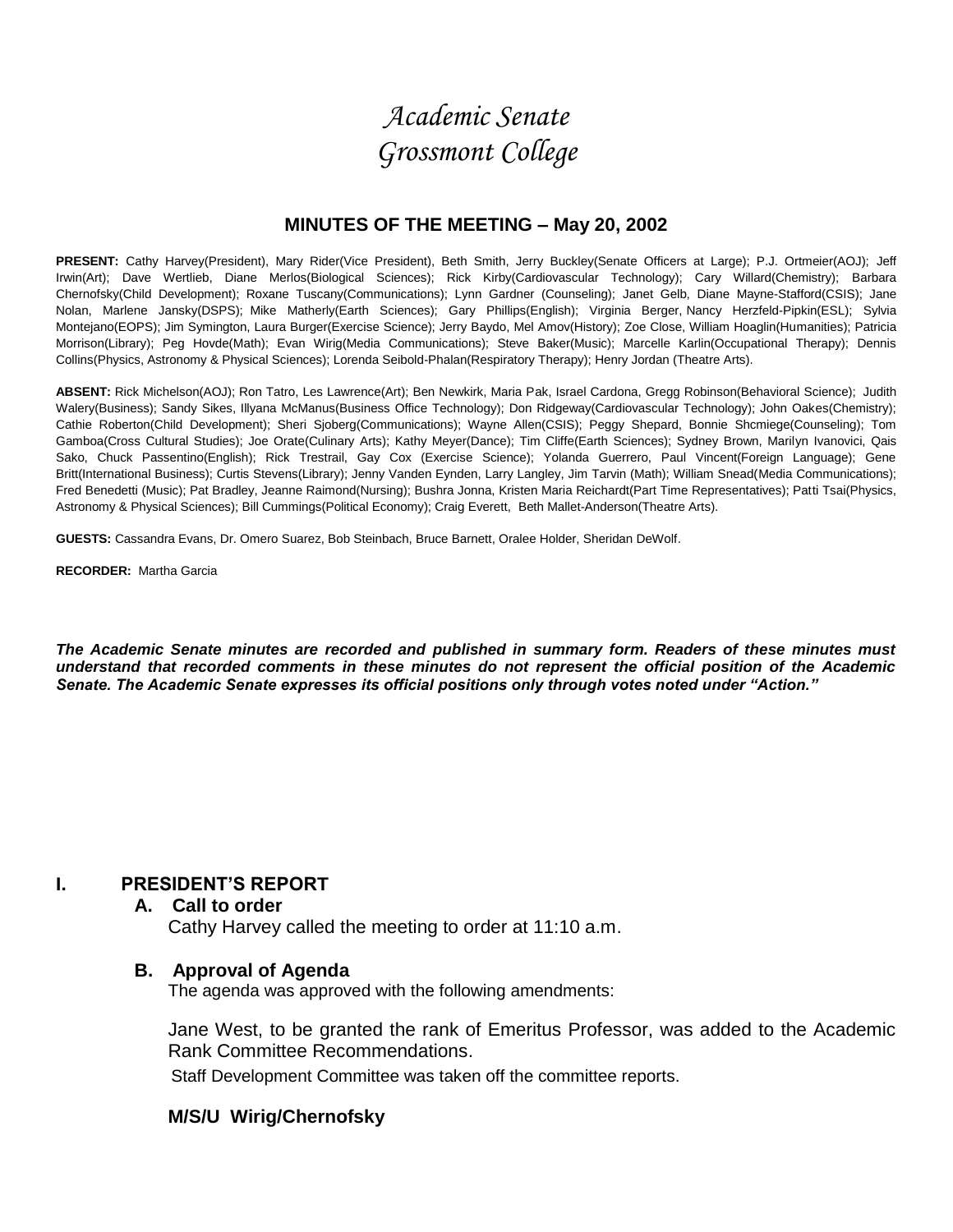# **C. Approval of Minutes**

The minutes of the May 6, 2002, meeting were approved as submitted.

# **M/S/U Smith/Willard**

# **D. Part Time Senator Representative Election Results**

Barbara Chernofsky informed senators that Joan Ahrens has been elected as the new part time Academic Senate representative. She will serve from June 1, 2002, through May 30, 2004.

# **E. Staffing Committee Opening**

The Staffing Committee is in need of one faculty representative. Jerry Buckley, a current member of the committee, explained the committee's main function and structure. Cary Willard and Zoe Close are interested; they will get in contact with one another to decide who will serve on the committee.

# **F. PE9 Changes**

Approved by the Academic Senate on April 1, 2001, the PE9 Procedural Addition was developed as an Academic Senate procedure for faculty appointments to a Search and Interview Committee when the direct report is an administrator. This procedural addition has now become an official part of PE9.

The PE9 Operating Procedure also reflects a change relative to having faculty representation in the final Search and Interview when the chairperson for a committee is an administrator.

Highlighting the changes, Cathy guided senators through the documents.

# **G. Legislative Strategy**

The Legislative Strategy Document prepared by Dana Quittner was attached to the agenda. The underlined and bolded information indicated changes from last year's document. Dana was asking for senate's endorsement; however, this was the senate's last meeting of the semester.

Dave Wertlieb moved to suspend the rules and introduced a motion to entrust the Senate Officers Committee with the authority to approve the Legislative Strategy Document after closer examination.

The motion was approved without objections.

# **M/S/U Wertlieb/Montejano**

# **H. End of Year Recognition**

Cathy thanked senators for their support during the academic year and gave special thanks to the senate officers for their great contributions to the Academic Senate. The following senate committee chair or co-chairs were recognized for their service on senate committees:

- Cary Willard for her outstanding service as co-chair of the Curriculum Committee
- Linda Michell for her leadership as chair of the Academic Rank Committee
- Edda Temocche Weldele for her participation on the Professional Development **Committee**

The following faculty were identified as new senate committee chair/co-chairs:

Sue Gonda as chair of the Curriculum Committee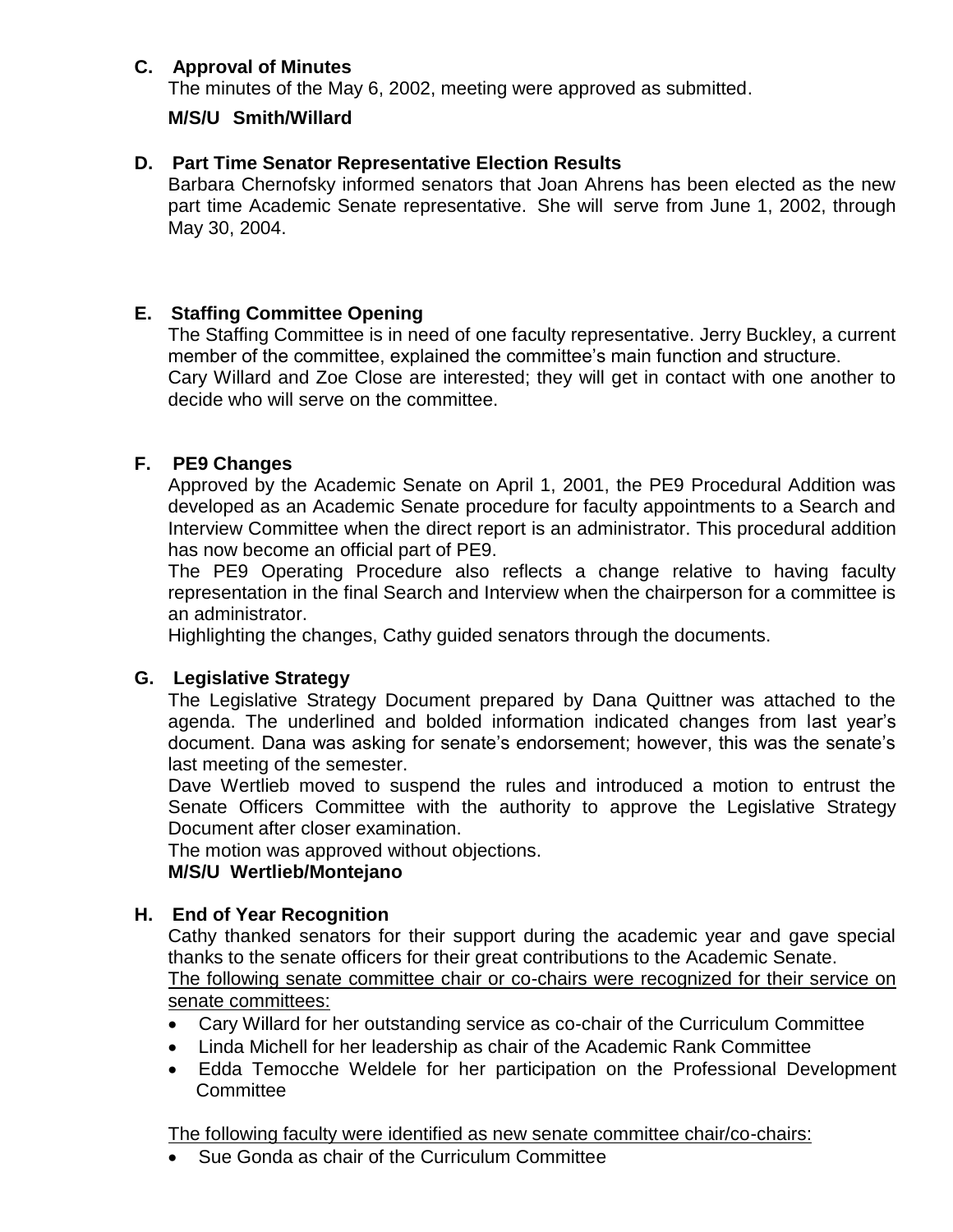- Evan Wirig as chair of the Academic Rank Committee
- Barbara Chernofsky as co-chair of the Faculty Professional Development **Committee**

The following faculty were identified as continuing chairpersons for senate committees:

- Sheridan De-Wolf, Program Review Committee Chair
- Gary Phillips, ICC Committee Chair
- Scott Barr, Professional Relations Committee Chair
- Judy Walery, Faculty Professional Development Committee Co-chair

# **I. Past Senate Presidents – Plaque Presentation Senate Plaque**

Beth Smith's research efforts resulted in a partial list of past Academic Senate Presidents. The past presidents were invited to the Academic Senate meeting to be acknowledged. Among those present were Bob Steinbach, Bruce Barnett, Peg Hovde, Oralee Holder, and Sheridan DeWolf.

Cathy read aloud the plaque and acknowledged those present. She delivered the plaque to Dr. Ted Martinez, the College President, who received it with gratitude. Dr. Martinez congratulated the Academic Senate for developing the plaque and thanked the past presidents for their service. He also informed those present that the plaque will be placed in the college library. Each past senate president present shared his/her experiences during his/her time of service. Dr. Omero Suarez, Chancellor and other board members present spoke a few words of appreciation.

# **II. ACTION ITEMS**

 $\blacksquare$ 

 $\blacksquare$ 

# **A. Committee Membership Endorsement**

1. Student Petitions Committee

- James Canady Counseling
- John Oakes Chemistry

# **M/S/U Wertlieb/Smith**

# **B. Academic Rank Committee Recommendations – Evan Wirig**

- Sandra Sikes Professor
- P.J. Ortmeier Professor
- Patricia Tsai Professor
- Jeff Lehman Associate Professor
- Michelle Blackman Associate Professor
- Robert James Emeritus Professor
- Jane West Emeritus Professor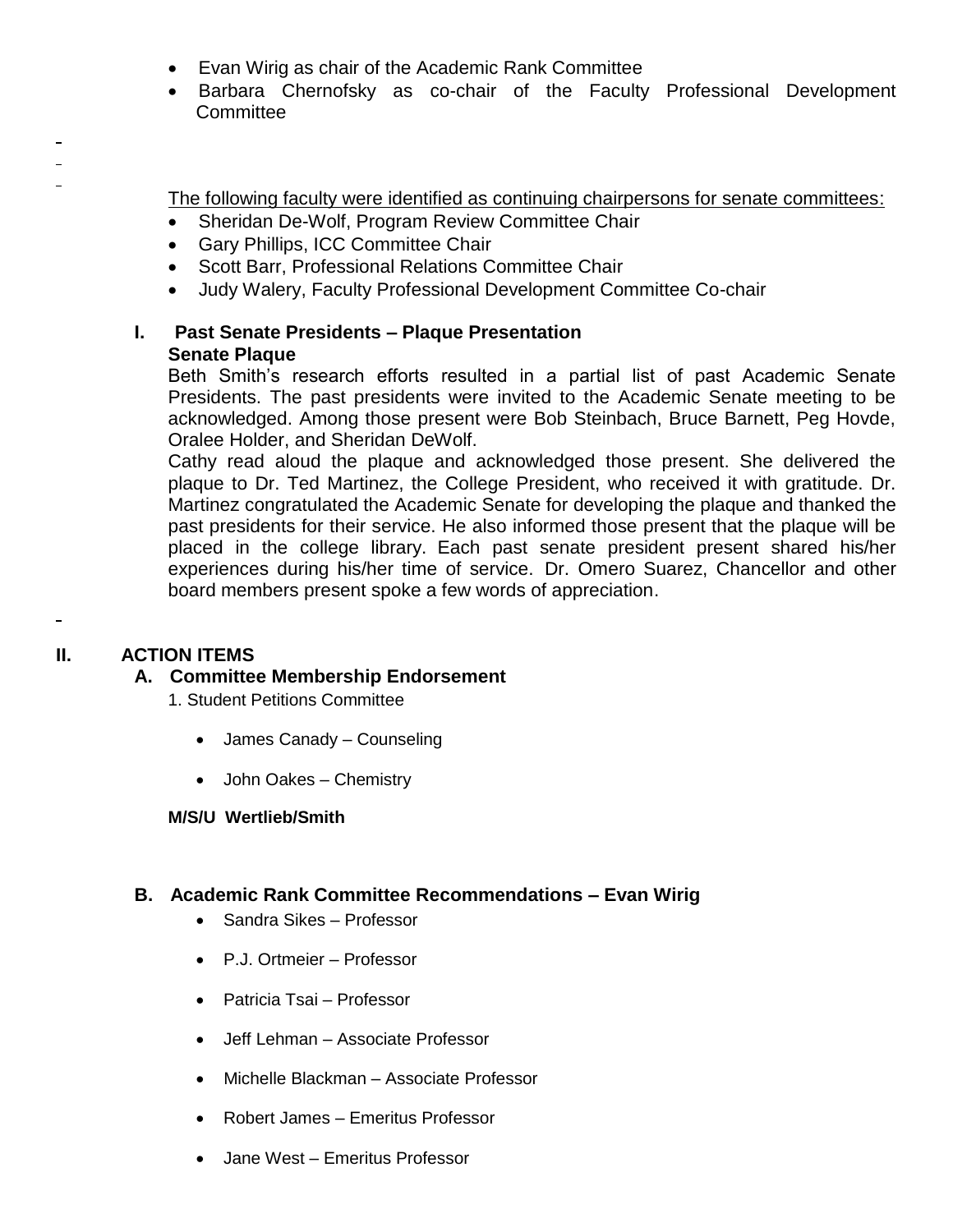M/S/U Amov/Rider

# **C. Board Policy 4250**

Peter White presented an overhead of Board Policy 4250 highlighting changes.

Board Policy 4250 was approved as presented.

M/S/U Wertlieb/Kirby

# **III. INFORMATION ITEMS**

*There were no information items at this meeting.*

## **IV. COMMTTEE REPORTS**

## **A. ICC Committee Report**

#### **Presented by Jerry Baydo**

Jerry reminded senators of the online course-training program designed to assist faculty members in developing an online course. He greatly encouraged faculty to take advantage of these courses.

Jerry also reported on the progress of the Distance Education Manual that is being developed for Cuyamaca and Grossmont College. The ICC committee is currently working on the table of contents.

Finally, Jerry explained that the recommendation of hiring an online coordinator is being greatly considered due to the amazing growth of distance learning.

## **B. Academic Rank Committee – Emeritus Status Presented by Evan Wirig**

Evan presented the following procedure for honoring emeritus status:

## HONORING EMERITUS PROFESSORS

I. Retired Full Professors must be nominated by 1) an academic department/program faculty, 2) the appropriate Dean/Vice President of the college, or 3) three or more tenured faculty colleagues.